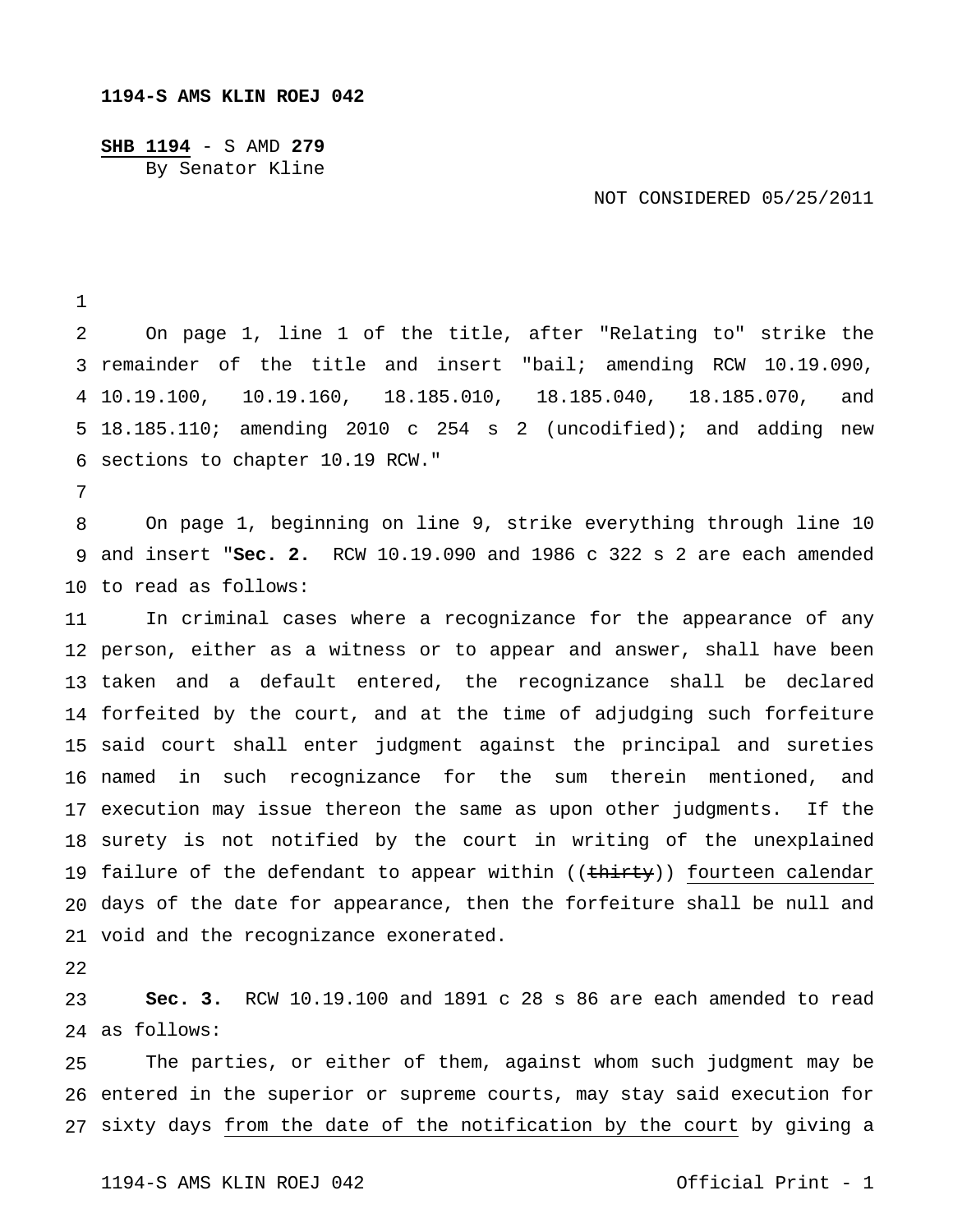bond with two or more sureties, to be approved by the clerk, conditioned for the payment of such judgment at the expiration of sixty days, unless the same shall be vacated before the expiration of that time.

 as follows: **Sec. 4.** RCW 10.19.160 and 1986 c 322 s 5 are each amended to read

8 (1) The surety on the bond may return a person to custody ((a person)) for good cause in a criminal case under the surety's bond if the surrender is accompanied by a notice of forfeiture or a notarized 11 affidavit specifying the reasons for the surrender. If, upon motion by a party to the bail transaction, a court determines that good cause 13 does not exist for the surety to surrender a person, the surety shall 14 return the premium paid by, or on behalf of, the person, as well as any recovery fee. Good cause for surrender includes, but is not limited to, a substantial increase in the likelihood of the risk of 17 flight, violation of a court order, failure to appear, or the concealment or intentional misrepresentation of information by the person, provided that good cause does not include failure to make timely payments to the surety for the bond premium. The surrender 21 shall be made to the ((<del>facility in which the person was originally</del> 22 held in custody or the)) county or city jail affiliated with the court issuing the warrant resulting in bail.

 (2) A violation of this section amounts to unprofessional conduct under RCW 18.185.110.

 the administrative office of the courts when the court revokes or reinstates the justification or certification of a bail bond agent to post bonds in the court. The notice to the administrative office of 31 the reinstatement. Upon receiving the notification, the administrative office of the courts shall notify superior courts and courts of limited jurisdiction statewide. No civil liability may be imposed by NEW SECTION. **Sec. 5.** The presiding judge of a court shall notify courts must include the reasons for the revocation or

1194-S AMS KLIN ROEJ 042 Official Print - 2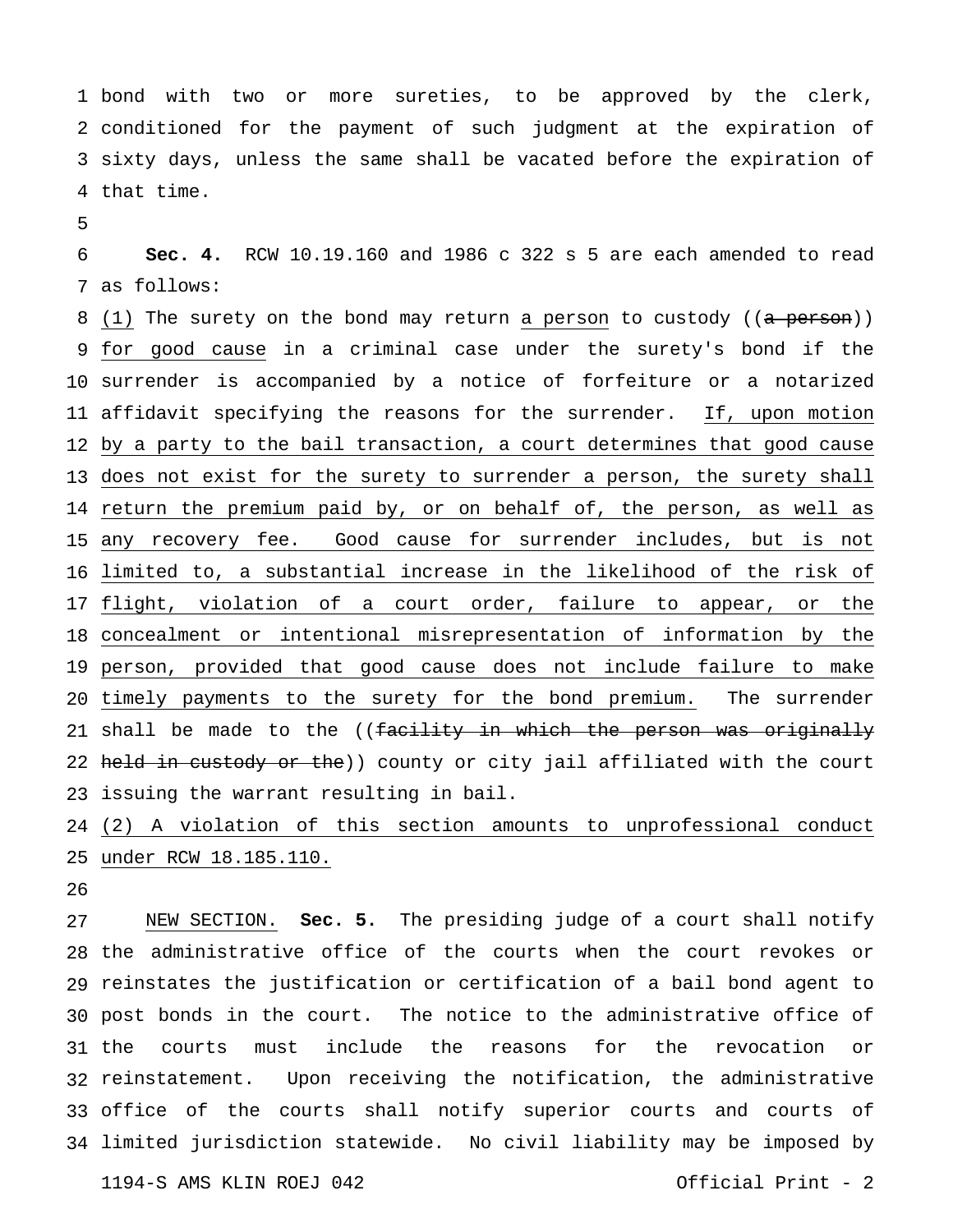any court on the administrative office of the courts or its employees under this section except upon proof of bad faith or willful or wanton misconduct or gross negligence.

 read as follows: **Sec. 6.** RCW 18.185.010 and 2004 c 186 s 2 are each amended to

 Unless the context clearly requires otherwise, the definitions in this section apply throughout this chapter.

 (1) "Department" means the department of licensing.

 (2) "Director" means the director of licensing.

 (3) "Commission" means the criminal justice training commission.

 security to obtain a bail bond. (4) "Collateral or security" means property of any kind given as

 corporate surety bail bonds or that provides security in the form of personal or real property to ensure the appearance of a criminal defendant before the courts of this state or the United States. (5) "Bail bond agency" means a business that sells and issues

 manager, officer, or chief operating officer of a corporation who meets the requirements set forth in this chapter for obtaining a bail bond agency license. (6) "Qualified agent" means an owner, sole proprietor, partner,

 bond agency and engages in the sale or issuance of bail bonds, but does not mean a clerical, secretarial, or other support person who does not participate in the sale or issuance of bail bonds. (7) "Bail bond agent" means a person who is employed by a bail

 qualified agent, or a bail bond recovery agent. (8) "Licensee" means a bail bond agency, a bail bond agent, a

 principal place of business of the licensee from which the licensee or an employee or agent of the licensee conducts any activity meeting the criteria of a bail bond agency. (9) "Branch office" means any office physically separated from the

 contract with a bail bond agent to receive compensation, reward, or any other form of lawful consideration for locating, apprehending, and (10) "Bail bond recovery agent" means a person who is under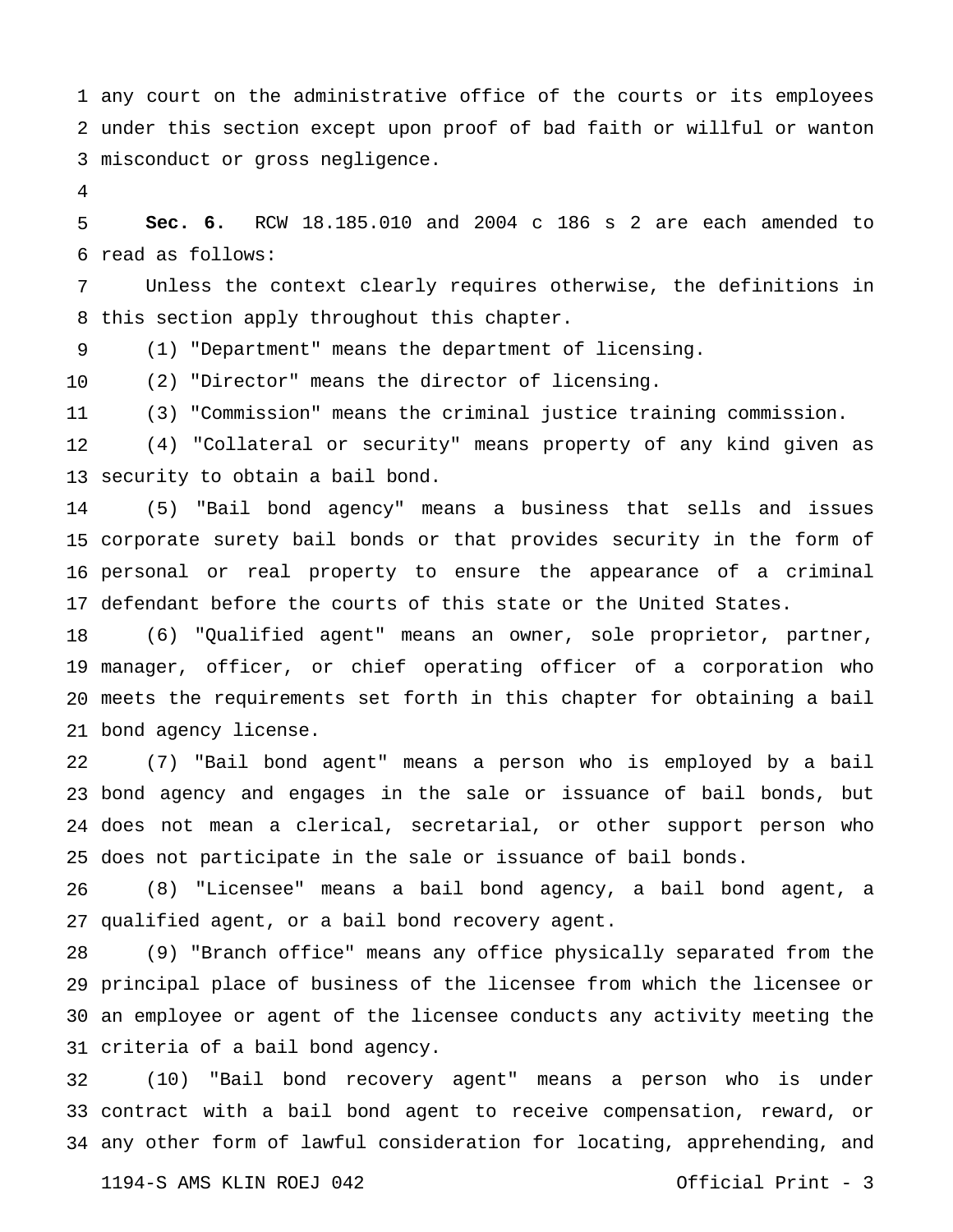surrendering a fugitive criminal defendant for whom a bail bond has been posted. "Bail bond recovery agent" does not include a general authority Washington peace officer or a limited authority Washington peace officer.

 agent or qualified agent and a bail bond recovery agent for the purpose of locating, apprehending, and surrendering a fugitive criminal defendant in exchange for lawful consideration. (11) (("Contract" means a written agreement between a bail bond

9 -  $(12)$ )) "Planned forced entry" means a premeditated forcible entry into a dwelling, building, or other structure without the occupant's knowledge or consent for the purpose of apprehending a fugitive criminal defendant subject to a bail bond. "Planned forced entry" does not include situations where, during an imminent or actual chase or pursuit of a fleeing fugitive criminal defendant, or during a casual or unintended encounter with the fugitive, the bail bond recovery agent forcibly enters into a dwelling, building, or other structure without advanced planning.

 (12) "Property bond" means a bail bond executed for compensation the security for which is real property, tangible personal property, or other assets.

 (13) "Property bond agency" means a bail bond agency that issues property bonds.

 insurance company that has been qualified to transact surety insurance business in Washington state by the insurance commissioner. (14) "Surety bond" means a bail bond that is guaranteed by an

 (15) "Surety bond agency" means a bail bond agency that issues only surety bonds.

 read as follows: **Sec. 7.** RCW 18.185.040 and 2004 c 186 s 4 are each amended to

 filed with the director on a form provided by the director. The director may require any information and documentation that reasonably (1) Applications for licenses required under this chapter shall be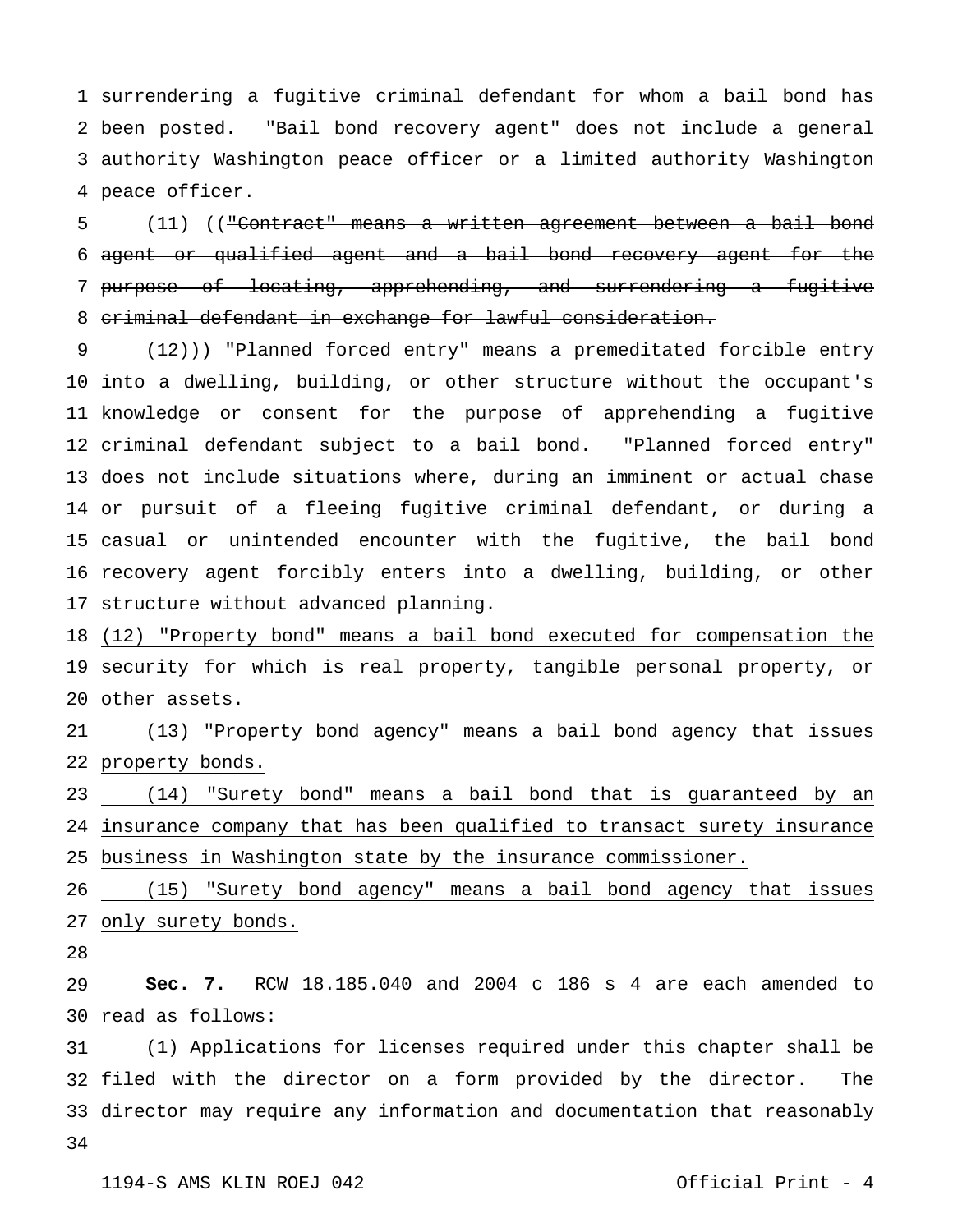relates to the need to determine whether the applicant meets the criteria, including fingerprints.

 or a bail bond recovery agent must complete a records check through the Washington state patrol criminal identification system and through the federal bureau of investigation at the applicant's expense. Such record check shall include a fingerprint check using a Washington state patrol approved fingerprint card. The Washington state patrol shall forward the fingerprints of applicants to the federal bureau of investigation for a national criminal history records check. The director may accept proof of a recent national crime information center/III criminal background report or any national or interstate criminal background report in addition to fingerprints to accelerate the licensing and endorsement process. The director is authorized to periodically perform a background investigation of licensees to identify criminal convictions subsequent to the renewal of a license or endorsement. (2) Applicants for licensure or endorsement as a bail bond agent

 read as follows: **Sec. 8.** RCW 18.185.070 and 1993 c 260 s 8 are each amended to

 of this chapter unless the qualified agent files with the director a bond, executed by a surety company authorized to do business in this state, in the sum of ten thousand dollars for a surety agency and one hundred thousand dollars for a property bond agency conditioned to recover against the agency and its servants, officers, agents, and employees by reason of its violation of the provisions of RCW 28 18.185.100. Washington, and anyone so injured by the agency or its servants, officers, agents, or employees may bring suit upon the bond in any county in which jurisdiction over the licensee may be obtained. The suit must be brought not later than two years after the failure to return property in accordance with RCW 18.185.100. If valid claims against the bond exceed the amount of the bond or deposit, each (1) No bail bond agency license may be issued under the provisions The bond shall be made payable to the state of

1194-S AMS KLIN ROEJ 042 Official Print - 5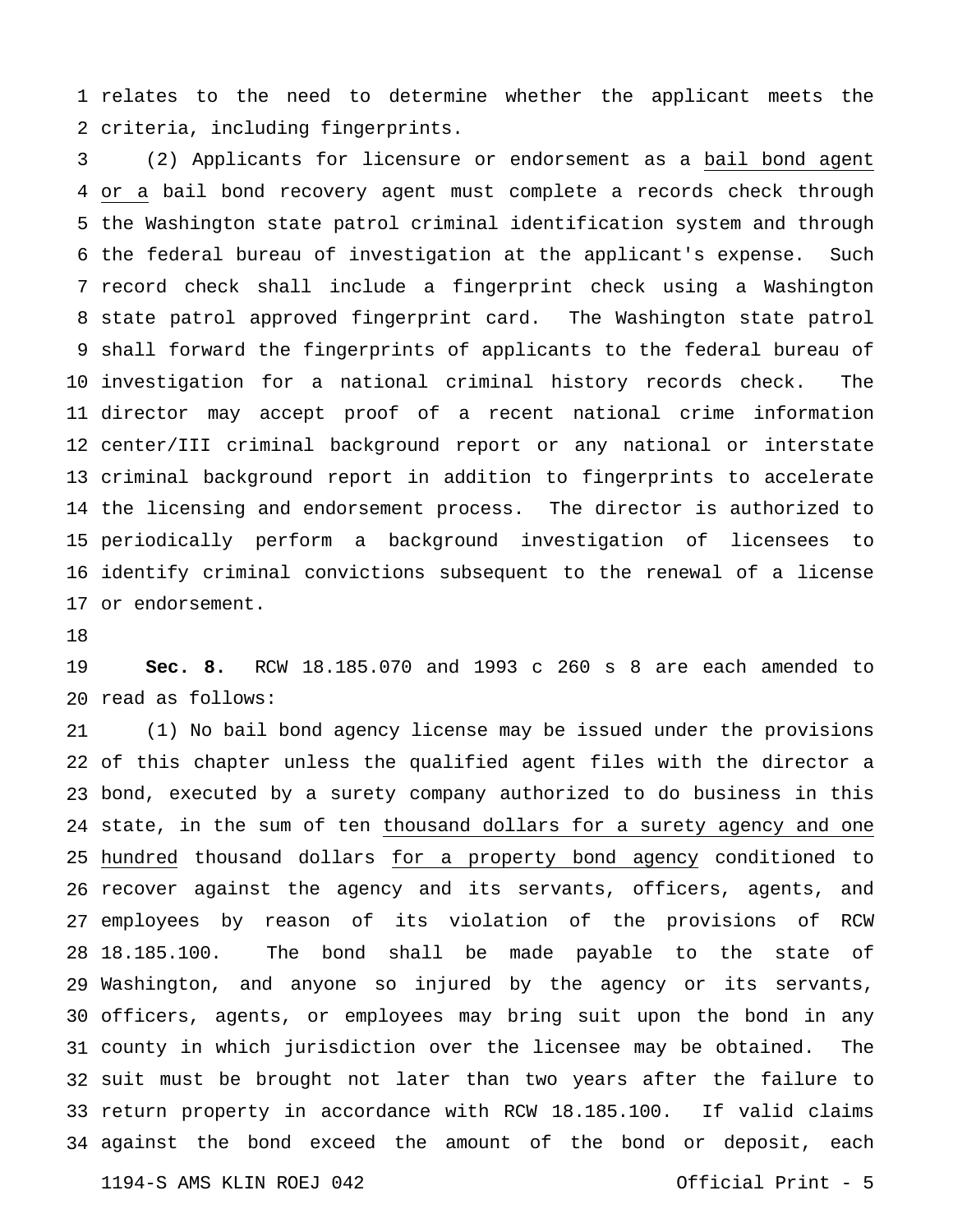claimant shall be entitled only to a pro rata amount, based on the amount of the claim as it is valid against the bond, without regard to the date of filing of any claim or action.

 file with the director the bond required by this section in full force and effect. Upon failure by a licensee to do so, the director shall suspend the licensee's license and shall not reinstate the license until this requirement is met. (2) Every licensed bail bond agency must at all times maintain on

 10 deposit ten thousand dollars in an interest-bearing account((<del>, ten</del>)) and a qualified property bond agent may deposit one hundred thousand dollars in an interest-bearing account. (3) In lieu of posting a bond, a qualified surety agent may

 in his or her discretion, pursuant to adopted rules. (4) The director may waive the bond requirements of this section,

 read as follows: **Sec. 9.** RCW 18.185.110 and 2008 c 105 s 4 are each amended to

 18.235.130, the following conduct, acts, or conditions constitute unprofessional conduct: In addition to the unprofessional conduct described in RCW

 adopted under this chapter; (1) Violating any of the provisions of this chapter or the rules

 18.185.020, 18.185.030, and 18.185.250; (2) Failing to meet the qualifications set forth in RCW

 misrepresentation, concealment, conspiracy, collusion, trick, scheme, or device whereby any other person lawfully relies upon the word, representation, or conduct of the licensee. However, this subsection (3) does not prevent a bail bond recovery agent from using any pretext to locate or apprehend a fugitive criminal defendant or gain any information regarding the fugitive; (3) Knowingly committing, or being a party to, any material fraud,

 provisions of this chapter, except as provided in RCW 18.185.030 or 18.185.250; (4) Assigning or transferring any license issued pursuant to the

1194-S AMS KLIN ROEJ 042 Official Print - 6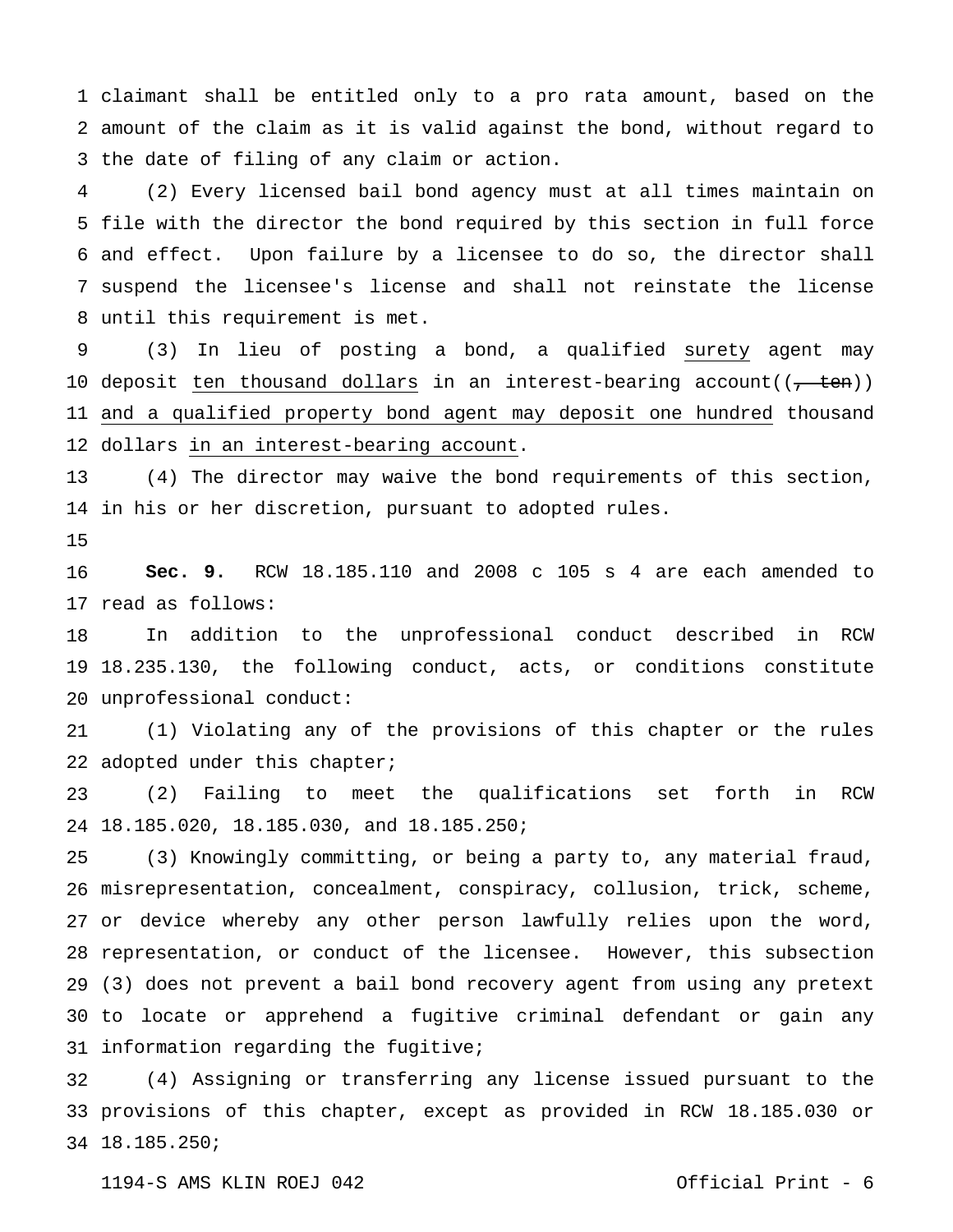other evidence of title, to his or her own use or to the use of his or her principal or of any other person, when delivered to him or her in trust or on condition, in violation of the trust or before the happening of the condition; and failure to return any money or contract, deed, note, mortgage, or other evidence of title within thirty days after the owner is entitled to possession, and makes demand for possession, shall be prima facie evidence of conversion; (5) Conversion of any money or contract, deed, note, mortgage, or

 attorney, with a person that gives the bail bond agent full authority over the person's finances, assets, real property, or personal property; (6) Entering into a contract, including a general power of

 (7) Failing to keep records, maintain a trust account, or return collateral or security, as required by RCW 18.185.100;

 demonstrates bad faith, dishonesty, or untrustworthiness;  $((+7))$  (8) Any conduct in a bail bond transaction which

 issued by the director under chapter 18.235 RCW;  $((+8))$  (9) Violation of an order to cease and desist that is

 20 approved by the department;  $((+9))$  (10) Wearing, displaying, holding, or using badges not

 another person to believe that the bail bond recovery agent is a sworn peace officer;  $((+10))$  (11) Making any statement that would reasonably cause

 present a copy of the contract as required under RCW 18.185.270(1);  $((+11))$  (12) Failing to carry a copy of the contract or to

 recovery agent or using the services of a bail bond recovery agent without issuing the proper contract;  $((+12))$  (13) Using the services of an unlicensed bail bond

 misstatement or omission in the application for a license;  $((+13))$  (14) Misrepresenting or knowingly making a material

 functions of a bail bond recovery agent who has not been licensed by the department as required by this chapter;  $((+14))$  (15) Using the services of a person performing the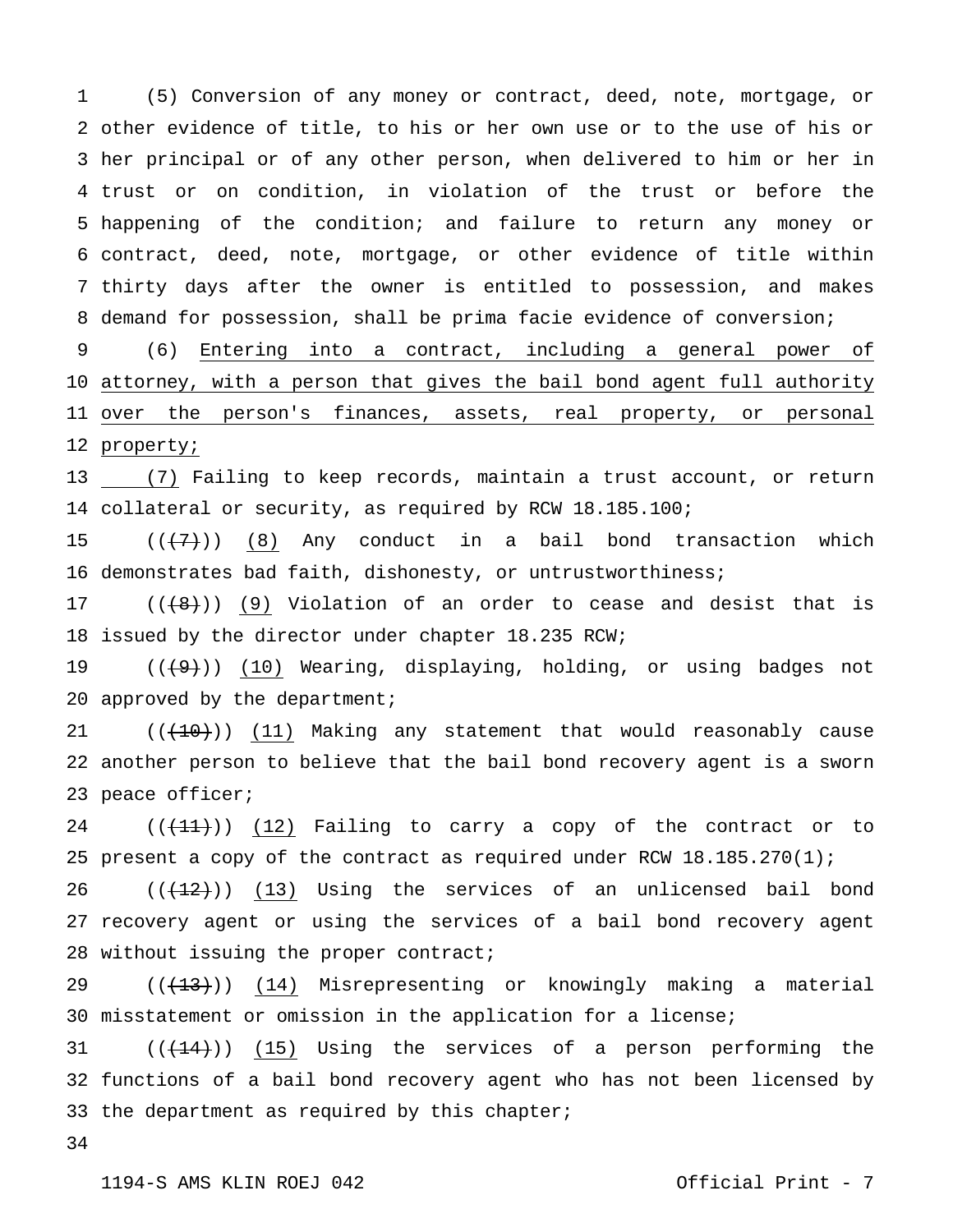1 2 agent without being both (a) licensed under this chapter or supervised 3 by a licensed bail bond recovery agent under RCW 18.185.290; and (b) 4 under contract with a bail bond agent; 5 6 agent without exercising due care to protect the safety of persons 7 other than the defendant and the property of persons other than the 8 defendant; ((<del>or</del>  $((+15))$  (16) Performing the functions of a bail bond recovery  $((+16))$  (17) Performing the functions of a bail bond recovery

9 —  $(17)$ ) (18) Using a dog in the apprehension of a fugitive criminal 10 defendant;

11 (19) Surrendering a person without good cause pursuant to RCW 12 10.19.160; or

13 (20) Failing to reasonably disclose, when requested by law 14 enforcement, information within the bail agent's possession concerning 15 the location of a fugitive criminal defendant.

16

17 18 added to chapter 10.19 RCW." NEW SECTION. **Sec. 10.** Sections 1 and 5 of this act are each

19

 $20$ 

21 22 internal references accordingly. Renumber the remaining sections consecutively and correct any

23

 EFFECT: Amends the title of the bill to An Act Relating to Bail.

Requires courts to notify sureties of a defendant's failure to appear within 14 calendar days of the date on which the defendant failed to appear, rather than 30 days.

Specifies that the parties can stay the execution of the judgment for 60 days from the date of the notification by the court which provides a concrete starting date.

Allows a surety to surrender a client in a criminal case for good cause and if accompanied by a notice of forfeiture or a notarized affidavit specifying the reasons for surrender. If the court finds that good cause does not exist for the surrender the surety must